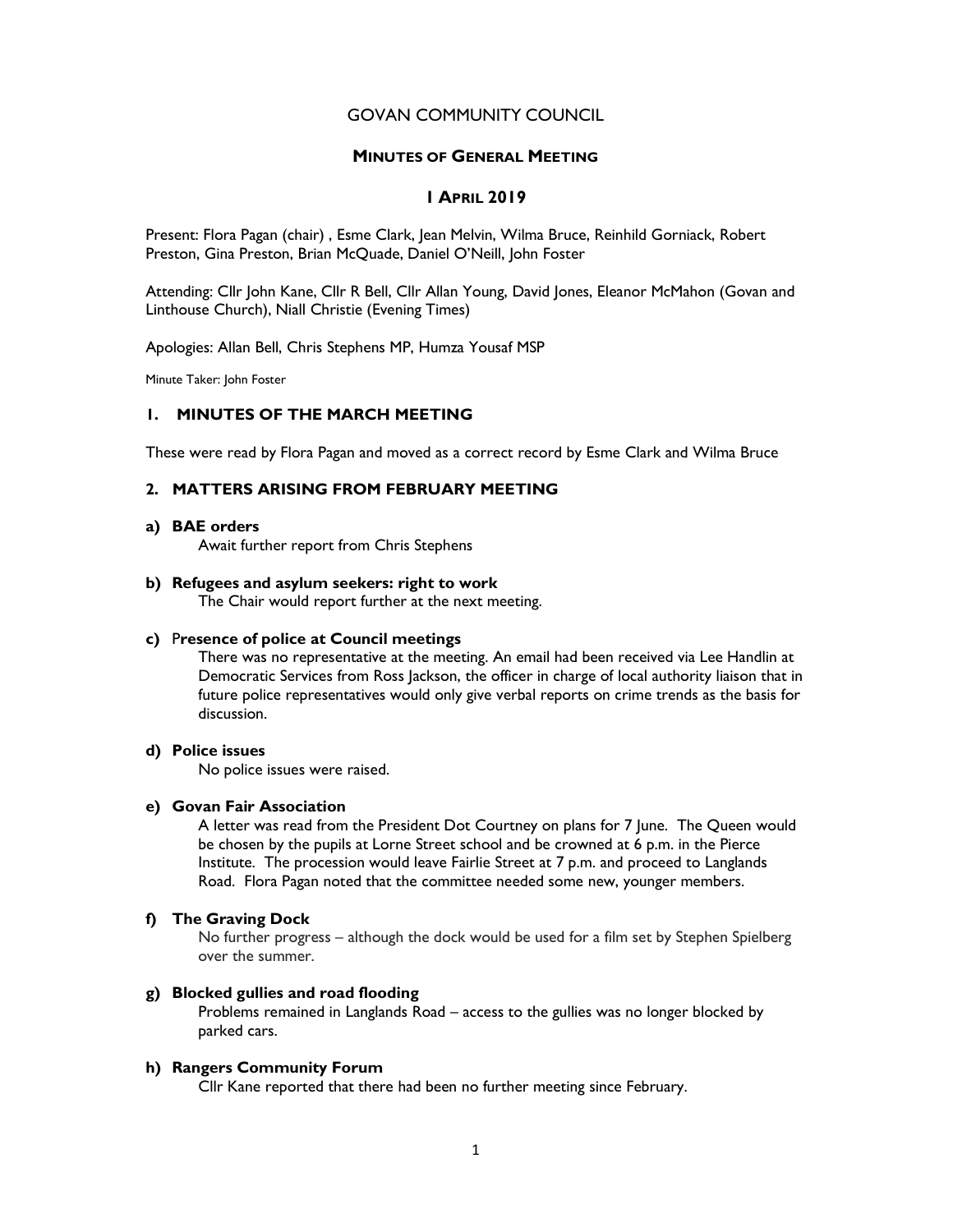## i) Rents: legal position of pre-1989 Housing Association tenants

Copies of the Petition to the Scottish Parliament, as agreed at the February meeting, were distributed and circulated for signature at the meeting. A submission had now been made to the Scottish Parliament Petitions Committee for a Hearing at the Petitions Committee and the petition would appear on the Scottish parliament website for signature. Once the petition was live, it was hoped that Evening Times would give publicity to an issue that was Scotland-wide.

## o) Area Partnership: Cleansing procedures

Cllr Kane reported that it was hoped to secure attendance by a senior officer from LES to discuss issues of refuse collections and street sweeping.

## p) Consultation on the Transport (Scotland) 2017 Bill

The letter drafted by Daniel O'Neill would be despatched by the minute secretary on behalf of our Secretary by next post.

## q) Café 13

Eleanor McMahon reported that the staff in Café 13 had been reassured by the support shown and that a number of physical changes to the entrance would make it more secure.

# 3. COMMUNITY COUNCIL ORGANISATION

#### a) Change of signature for the bank account

Our Secretary now had the relevant forms and the changes would be made within two weeks.

#### b) Strategy meeting

Our Secretary would continue with arrangements for a meeting in the early summer and fix the date if possible with the Health Minister Jeanne Freeman and our MP by the end of May. It was hoped to include a representative from either UNISON or RCN. It was also agreed that we should seek a representative from UNITE for the item on bus services and powers for Councils to establish Lothian style operations. Rents in the private and HA pre-1989 tenant sectors should also be on the agenda.

## c) Govan Letter

The March issue had been circulated and included coverage of the wreath laying on International Women's Day at the statue of Mary Barbour. Cllr Kane suggested that next year invitations be circulated more widely across Glasgow.

#### d) Computing equipment

Secretary had secured a quote, including a printer/scanner, for approximately £500 and would proceed with the purchase.

#### e) Signed copy of the amended constitution

Our Chair would return this to the City Council once he was back from Arran.

## 4. PLANNING

## Access to St Mary's (Govan Linthouse Parish Church)

Eleanor McMahon, representing the Church, attended to express concerns at the current plans for the Water Row development and to explain why the Church had lodged an objection. The Church had two main concerns. One was that there was inadequate access to the Church for funerals and weddings (previously along Napier Road). The second was